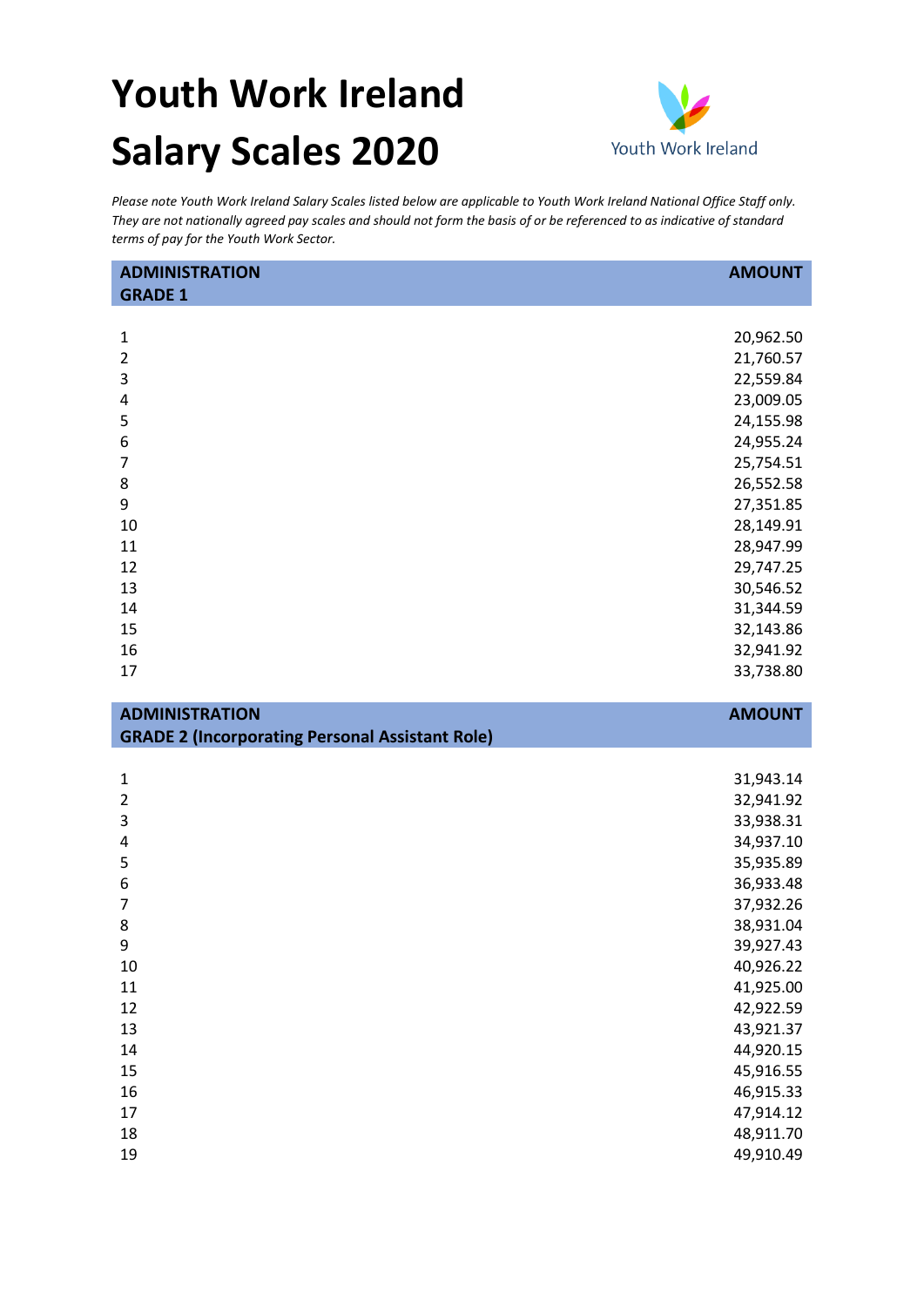| <b>DEVELOPMENT OFFICER</b><br><b>GRADE 1</b> | <b>AMOUNT</b> |
|----------------------------------------------|---------------|
|                                              |               |
| $\mathbf{1}$                                 | 35,935.89     |
| $\overline{2}$                               | 36,933.48     |
| 3                                            | 37,932.26     |
| 4                                            | 38,931.04     |
| 5                                            | 39,927.43     |
| 6                                            | 40,926.22     |
| 7                                            | 41,925.00     |
| 8                                            | 42,922.59     |
| 9                                            | 43,921.37     |
| 10                                           | 44,920.15     |
| 11                                           | 45,916.55     |
| 12                                           | 46,915.33     |
| 13                                           | 47,914.12     |
| 14                                           | 48,911.70     |
| 15                                           | 49,910.49     |
|                                              |               |
| <b>DEVELOPMENT OFFICER</b><br><b>GRADE 2</b> | <b>AMOUNT</b> |

| 1              | 49,910.49 |
|----------------|-----------|
| $\overline{2}$ | 50,909.27 |
| 3              | 51,905.66 |
| 4              | 52,904.44 |
| 5              | 53,903.23 |
| 6              | 54,903.20 |
| 7              | 55,899.61 |
| 8              | 56,898.39 |
| 9              | 57,898.37 |
| 10             | 58,893.56 |
| 11             | 59,892.35 |
| 12             | 60,892.32 |
| 13             | 61,888.71 |
|                |           |

| <b>PROJECT ADMINISTRATION</b> | <b>AMOUNT</b> |
|-------------------------------|---------------|
| <b>GRADE 1</b>                |               |
|                               |               |

| 1  | 20,451.22 |
|----|-----------|
| 2  | 21,229.82 |
| 3  | 22,009.60 |
| 4  | 22,447.85 |
| 5  | 23,566.81 |
| 6  | 24,346.58 |
| 7  | 25,126.35 |
| 8  | 25,904.96 |
| 9  | 26,684.73 |
| 10 | 27,463.33 |
| 11 | 28,241.94 |
| 12 | 29,021.71 |
| 13 | 29,801.48 |
| 14 | 30,580.09 |
|    |           |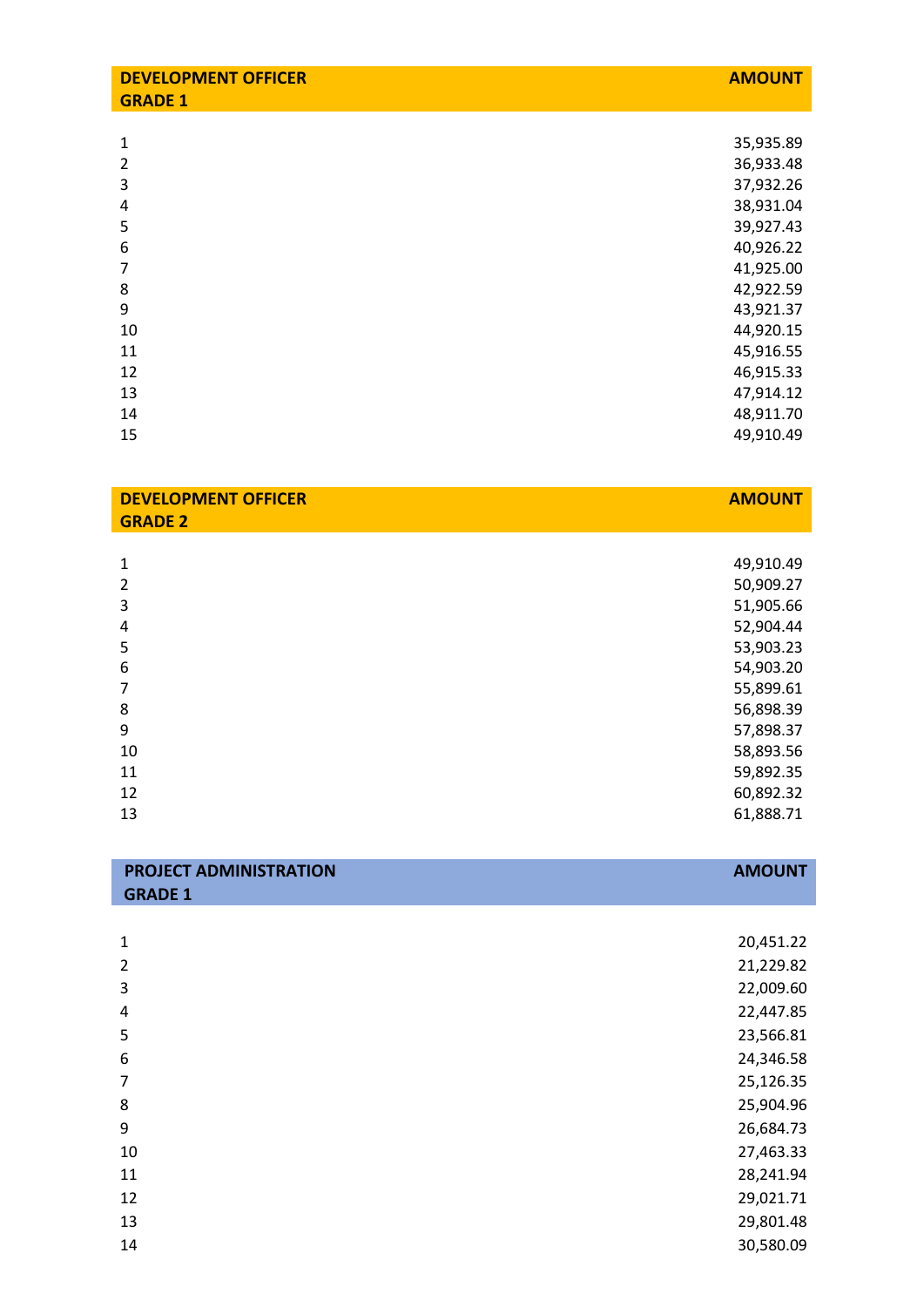| 15 | 31,359.86 |
|----|-----------|
| 16 | 32,138.46 |
| 17 | 32,915.90 |

| <b>PROJECT DEVELPOMENT OFFICER</b> | <b>AMOUNT</b> |
|------------------------------------|---------------|
| <b>GRADE 2</b>                     |               |
|                                    |               |
| 1                                  | 35,059.40     |
| 2                                  | 36,032.66     |
| 3                                  | 37,007.08     |
| 4                                  | 37,981.50     |
| 5                                  | 38,953.59     |
| 6                                  | 39,928.02     |
| 7                                  | 40,902.44     |
| 8                                  | 41,875.70     |
| 9                                  | 42,850.12     |
| 10                                 | 43,824.54     |
| 11                                 | 44,796.63     |
| 12                                 | 45,771.05     |
| 13                                 | 46,745.48     |
| 14                                 | 47,718.73     |
| 15                                 | 48,693.16     |

| <b>HEAD OF FINANCE SCALE</b> | <b>AMOUNT</b> |
|------------------------------|---------------|
|                              |               |
| 1                            | 60,379.23     |
| $\mathcal{P}$                | 61,587.42     |
| 3                            | 62,792.68     |
| 4                            | 64,000.82     |
| 5                            | 65,209.15     |
| 6                            | 66,418.78     |
|                              | 67,624.28     |
| 8                            | 68,832.73     |
| 9                            | 70,042.12     |
| 10                           | 71,246.14     |

**AMOUNT**

| <b>GRADE 1</b> |           |
|----------------|-----------|
|                |           |
| 1              | 65,881.45 |
| 2              | 67,078.56 |
| 3              | 68,278.06 |
| 4              | 69,475.17 |
| 5              | 70,673.46 |
| 6              | 71,870.57 |
| 7              | 73,070.07 |
| 8              | 74,665.02 |
| 9              | 76,263.55 |
| 10             | 77,859.69 |
| 11             | 79,457.03 |
| 12             | 81,055.55 |
| 13             | 82,651.70 |
|                |           |

**MANAGEMENT SCALE**